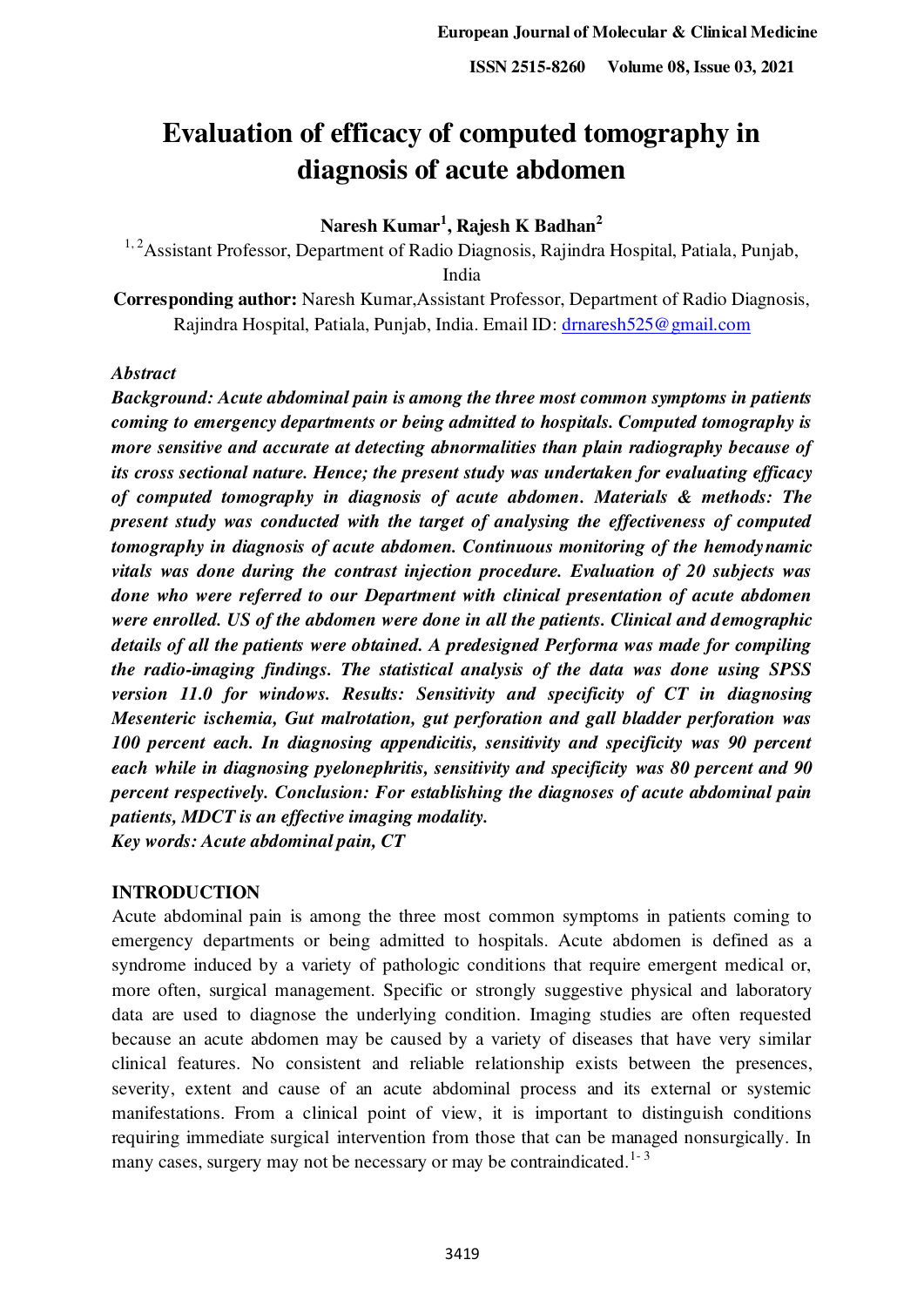**ISSN 2515-8260 Volume 08, Issue 03, 2021**

Computed tomography is more sensitive and accurate at detecting abnormalities than plain radiography because of its cross sectional nature. The superiority of computed tomography in detecting free intraperitoneal gas is a good example. The disadvantages of computed tomography include availability of resources and radiation dose. Computed tomography should therefore be used with caution in acute abdominal pain; it is probably best reserved for patients with pain of unknown cause. Computed tomography is not infallible and clinical evaluation and review remain crucial.<sup>4-7</sup> Hence; the present study was undertaken for evaluating efficacy of computed tomography in diagnosis of acute abdomen.

#### **MATERIALS & METHODS**

The present study was conducted with the target ofanalysing effectiveness of computed tomography in diagnosis of acute abdomen. Ultrasound procedures were performed with Philips Envisor or GE Logiq  $\alpha$ 200 with a 3.5 mhz sector or curvilinear probes. Computed tomography procedures were performed with Siemens-Somatom Emotion 6 slice third generation spiral Computed tomography. Continuous monitoring of the hemodynamic vitals was done during the contrast injection procedure. Evaluation of 20 subjects was done who were referred to our Department with clinical presentation of acute abdomen were enrolled. US of the abdomen were done in all the patients. Clinical and demographic details of all the patients were obtained. A predesigned Performa was made for compiling the radio-imaging findings. The statistical analysis of the data was done using SPSS version 11.0 for windows.

#### **RESULTS**

Sensitivity and specificity of CT in diagnosing Mesenteric ischemia, Gut malrotation, gut perforation and gall bladder perforation was 100 percent each. In diagnosing appendicitis, sensitivity and specificity was 90 percent each while in diagnosing pyelonephritis, sensitivity and specificity was 80 percent and 90 percent respectively.

| <b>Final diagnosis</b>         | <b>Sensitivity</b> | <b>Specificity</b> |
|--------------------------------|--------------------|--------------------|
| Mesenteric ischemia            | 100                | 100                |
| <b>Gut malrotation</b>         | 100                | 100                |
| <b>Gut perforation</b>         | 100                | 100                |
| <b>Appendicitis</b>            | 90                 | 90                 |
| <b>Gallbladder perforation</b> | 100                | 100                |
| <b>Pyelonephritis</b>          | 80                 | 90                 |

**Table 1:** Specificity and sensitivity of CT in diagnosing acute abdomen

#### **DISCUSSION**

The term "acute abdomen" defines a clinical syndrome characterised by the sudden onset of severe abdominal pain requiring emergency medical or surgical treatment. In an analysis of more than 10,000 patients presenting with acute abdominal pain the aetiology could not be determined in one-third of these cases. Of those patients in whom a diagnosis was made, 28% had appendicitis, 9.7% acute cholecystitis, 4.1% small bowel obstruction, 4% acute gynaecological disease, 2.9% acute pancreatitis, 2.9% acute renal colic, 2.5% perforated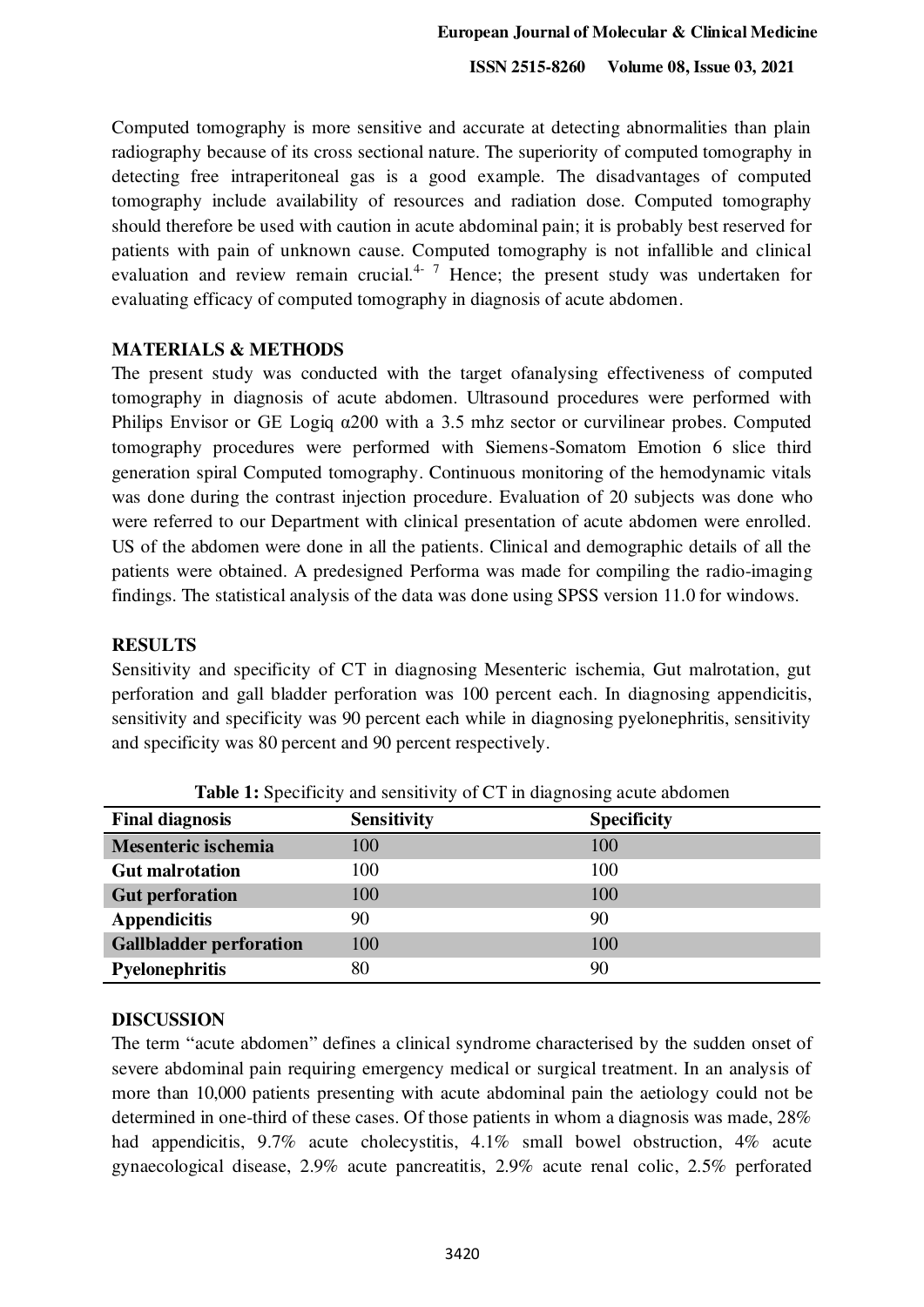**ISSN 2515-8260 Volume 08, Issue 03, 2021**

peptic ulcer, and 1.5% acute diverticulitis. Various potentially lifethreatening processes can cause acute abdominal pain, thus a rapid and accurate diagnosis is essential to reduce morbidity and mortality.<sup>7-10</sup> Hence; the present study was undertaken for evaluating efficacy of computed tomography in diagnosis of acute abdomen

In the present study, Sensitivity and specificity of CT in diagnosing Mesenteric ischemia, Gut malrotation, gut perforation and gall bladder perforation was 100 percent each. B Siewertet al evaluated the effect of CT on the diagnosis and management of acute abdominal pain in patients who did not undergo surgery and to determine what population of patients would profit most from CT examination. Clinical data and CT reports of 91 patients with acute abdomen (41 men and 50 women, 22-96 years old) were analysed retrospectively. The accuracies of clinical evaluation and CT in revealing the cause of acute abdomen were compared, and the effect of CT on patient management was assessed. Analysis included the entire population of patients and these subgroups: (1) patients who had symptoms for fewer than 24 hr versus patients who had symptoms for 24 hr or more and (2) patients who had a history of abdominal diseases versus patients who had no such history. Twenty-nine patients had signs or symptoms for fewer than 24 hr, and 62 patients had signs or symptoms for 24 hr or more. Fifty-nine patients had a history of abdominal disease, and 32 had no history of abdominal disease. In the entire population of patients, CT was superior to clinical evaluation for diagnosing the cause of acute abdomen (sensitivity was 90% for CT and 76% for clinical evaluation,  $p \le 0.0005$ ). Management was changed after CT in 25 patients ( $p \le 0.0005$ ). Similar differences were observed in the subgroups of patients with signs and symptoms for fewer than 24 hr, patients with signs and symptoms for 24 hr or more, and patients with no history of abdominal disease ( $p \le 0.05$ ). In the subgroup of patients with a history of abdominal disease, the differences between clinical evaluation and CT were not statistically significant. CT is an excellent examination technique for patients with acute abdomen, regardless of the duration of signs and symptoms.<sup>10</sup>

In the present study, in diagnosing appendicitis, sensitivity and specificity was 90 percent each while in diagnosing pyelonephritis, sensitivity and specificity was 80 percent and 90 percent respectively. Ng CS et al evaluated the impact of early abdominopelvic computed tomography in patients with acute abdominal pain of unknown cause on length of hospital stay and accuracy of diagnosis. 120 patients admitted with acute abdominal pain for which no immediate surgical intervention or computed tomography was indicated. 55 participants were prospectively randomised to early computed tomography (within 24 hours of admission) and 65 to standard practice (radiological investigations as indicated). Length of hospital stay, accuracy of diagnosis, and, owing to a possible effect on inpatient mortality, deaths during the study were assessed Early computed tomography reduced the length of hospital stay by 1.1 days (geometric mean 5.3 days (range 1 to 31) v 6.4 days (1 to 60)), but the difference was non-significant (95% confidence interval, 8% shorter stay to 56% longer stay, P=0.17). Early computed tomography missed significantly fewer serious diagnoses. Seven inpatients in the standard practice arm died. Only 50% (59 of 118) of diagnoses on admission were correct at follow up at 6 months, but this improved to 76% (90) of diagnoses after 24 hours. Early abdominopelvic computed tomography for acute abdominal pain may reduce mortality